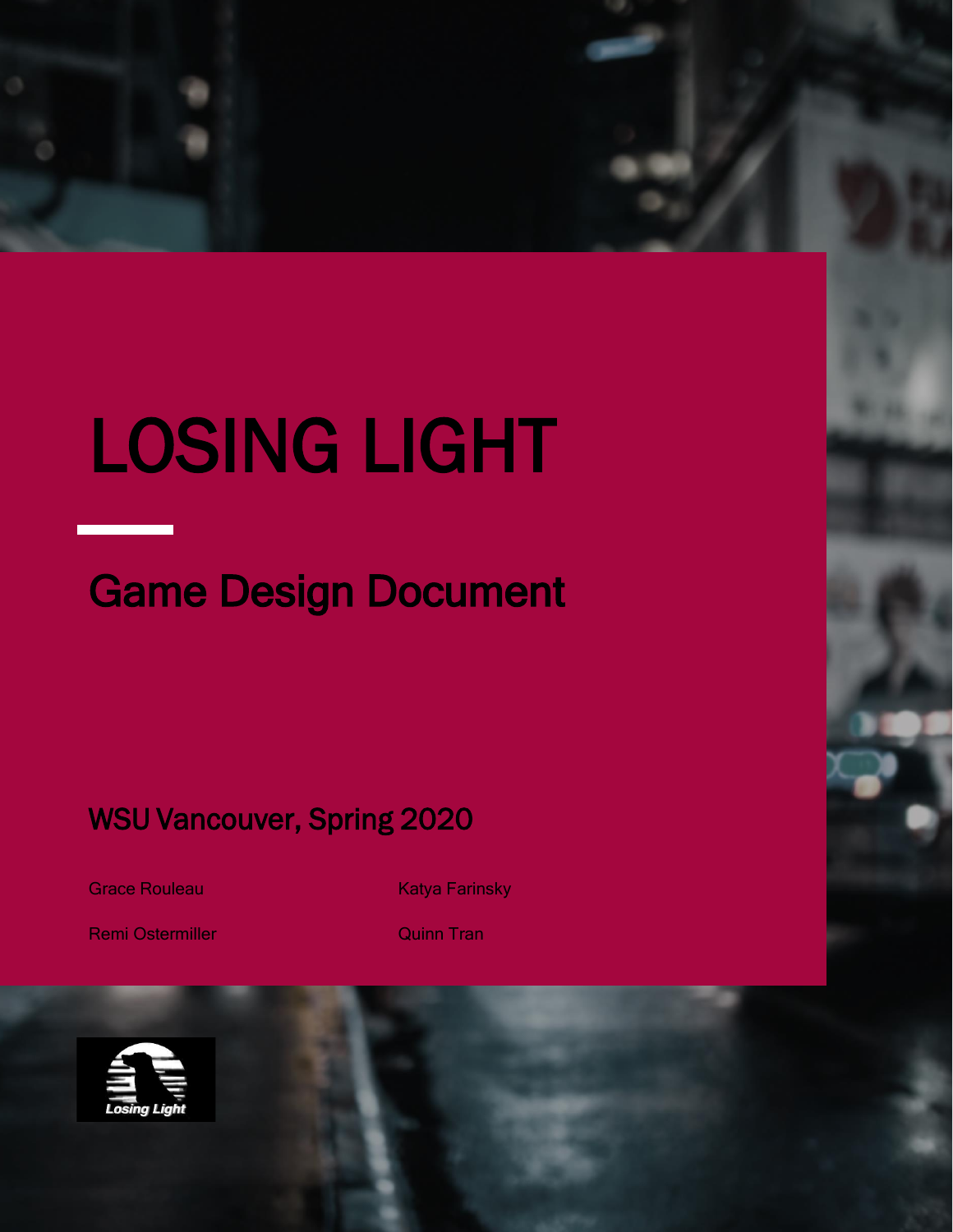# Losing Light Executive Summary

### **Overview**

Losing Light is a virtual reality experience built for PC that emulates the experiences of visually impaired people as inspired by blind guide dog user, activist, and YouTuber Molly Burke. Burke is an advocate for increased accessibility and often talks about how you cannot really know what it is like to be blind unless you are blind. Through the Oculus Rift Virtual Reality Headset, sighted players can gain a better understanding of the challenges that visually impaired individuals face by entering an environment that simulates being legally blind.

#### **SCOPE**

Guide Dog Users must master specific orientation and mobility skills before being teamed with a guide dog which is reflected through the game's story progression. Players are introduced to life with low vision through a cut scene that starts with the player waking up in their bedroom with full vision before gently decreasing their vision to emulate Retinitis Pigmentosa. The player is asked to complete two chapters inside a house environment where they learn to use a cane and practice orienting themselves within the environment. Once the user progresses through those chapters, the player will watch a cut scene where they are paired with a guide dog. Players will complete a tutorial level about working with a guide dog before being challenged with crossing a street safely, navigating a mall environment with stairs, elevators, and escalators, and moving through a crowded party.

#### ACTION

Each chapter of Losing Light is thoughtfully designed to immerse sighted individuals into an environment they would otherwise never encounter. Players will experience a mild visual impairment so perception of everyday experiences like navigating a household, crossing a street, and traversing a crowded room can be thoughtfully challenged. Players will be forced to rely on auditory instructions and sound cues to progress through the game because visually impaired individuals are not able to rely on written instructions or purely visual interfaces. By the end of the game, players will have a better appreciation for their vision and an increased awareness of how guide dogs change lives for people who are legally blind.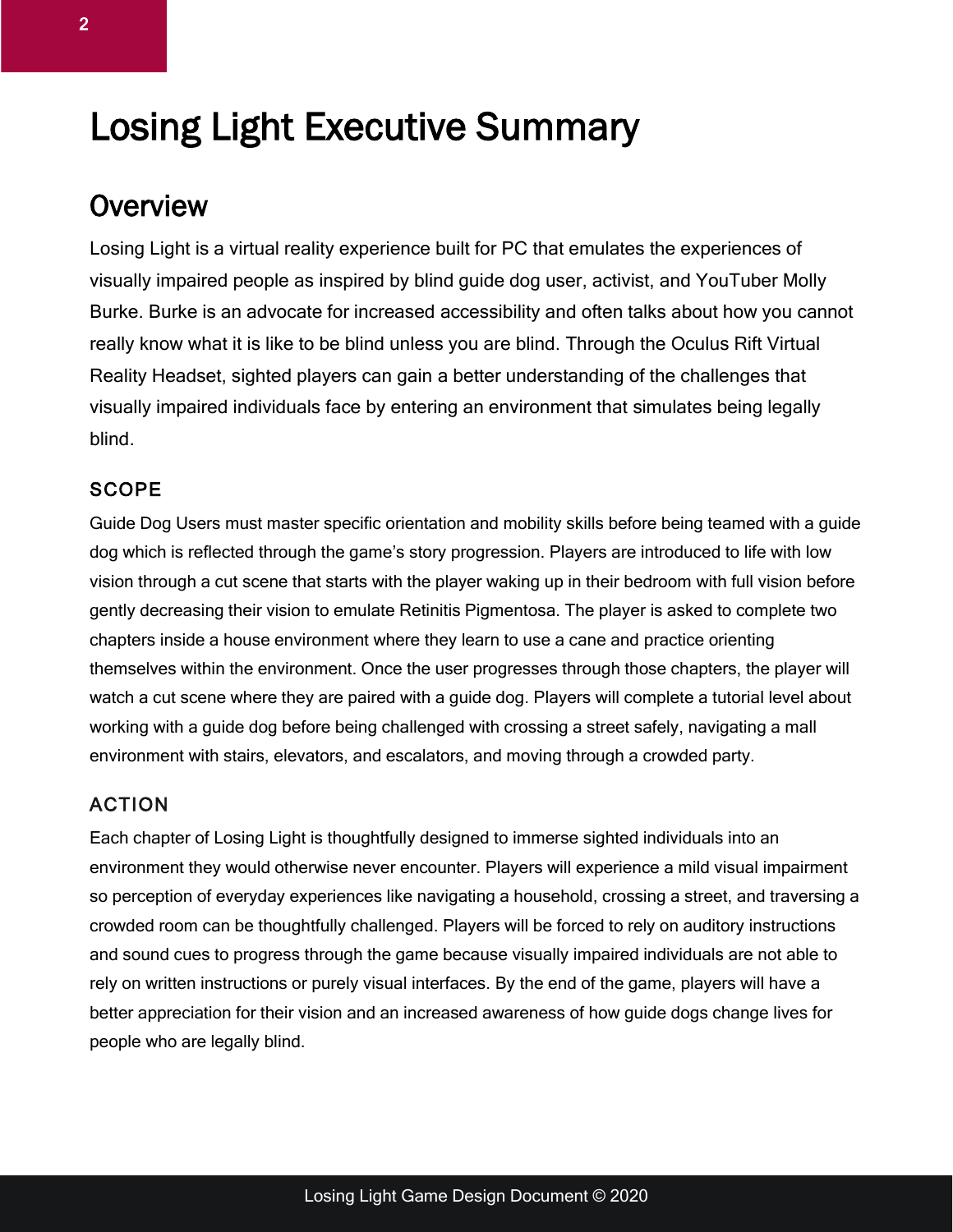# Table of Contents

| <b>SECTION</b>                  |                                   | <b>PAGE</b>    |  |
|---------------------------------|-----------------------------------|----------------|--|
| <b>Executive Summary</b>        |                                   | $\overline{2}$ |  |
| <b>Explanation of Chapters</b>  |                                   | 4              |  |
|                                 | Background                        | 4              |  |
|                                 | <b>List of Characters</b>         | 5              |  |
|                                 | <b>Chapter Progression System</b> | 5              |  |
| <b>Core Gameplay Experience</b> |                                   | 10             |  |
|                                 | User Interface                    | 10             |  |
|                                 | <b>General Mechanics</b>          | 10             |  |
|                                 | <b>Game Controls</b>              | 11             |  |
|                                 | <b>Player Actions</b>             | 12             |  |
|                                 |                                   |                |  |

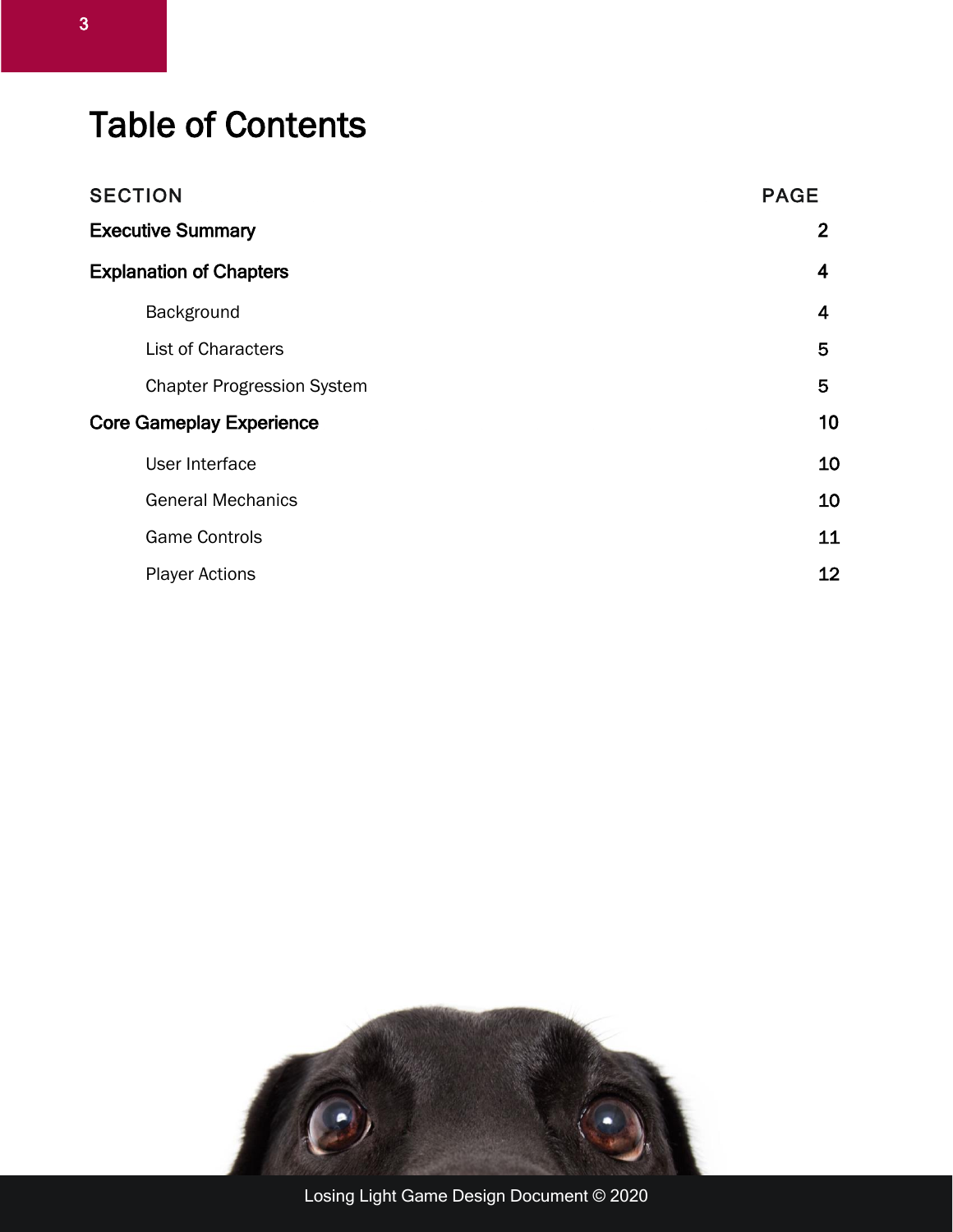# Explanation of Chapters

#### BACKGROUND

According to the World Health Organization (WHO) at least 2.2 billion people experience visual impairment or blindness globally.<sup>1</sup> Of those 2.2 billion cases, approximately one billion people have an impairment that could have been prevented, or has yet to be addressed, partially due to a lack of healthcare in certain regions.<sup>2</sup> The American Foundation for the Blind in the United States estimates 26.9 million Americans (10%) live with blindness or low vision.<sup>3</sup> Many legally blind individuals have limited vision or experience different forms of vision loss. For example, Retinitis Pigmentosa generally leaves only some light and shadow perception so individuals may only see very dark, or very bright, objects. 4

Despite the prevalence of visual impairment in the global population, very few people truly understand what living with blindness or low vision is like. Creating this game can serve as a tool for activists who continue to push for increased accessibility and universal design practices. Activists like Molly Burke note that universal design practices such as using sloping curbs at street intersections are helpful for people in wheelchairs, people who use walkers, and parents trying to push a stroller.<sup>5</sup> In other words, everyone can benefit through the creation of accessible spaces. This game will highlight the importance of accessibility and universal design practices by forcing sighted players to navigate with reduced vision and gain understanding about how challenging it is to live in a world that is not designed for equal access. After completing Losing Light, players will be empowered through education and personal insight to advocate for increased accessibility, the need for universal design, and the importance of respecting service dog etiquette.

<sup>&</sup>lt;sup>1</sup> "Vision Impairment and Blindness." *World Health Organization*, World Health Organization, 8 Oct. 2019, www.who.int/news-room/fact-sheets/detail/blindness-and-visual-impairment.

<sup>2</sup> "Vision Impairment and Blindness." *World Health Organization*, World Health Organization, 8 Oct. 2019, www.who.int/news-room/fact-sheets/detail/blindness-and-visual-impairment.

<sup>3</sup> "Statistical Snapshots from the American Foundation for the Blind." *Statistical Snapshots from the American Foundation for the Blind | American Foundation for the Blind*, www.afb.org/research-and-initiatives/statistics.

<sup>4</sup> "Retinitis Pigmentosa." Foundation Fighting Blindness, www.fightingblindness.org/diseases/retinitis-pigmentosa.

<sup>5</sup> "Making the World Accessible Helps EVERYONE! (Molly Burke Public Speaking)." Performance by Molly Burke, *Making the World Accessible Helps EVERYONE! (Molly Burke Public Speaking)*, YouTube, 14 Nov. 2017, www.youtube.com/watch?v=3kIfwE4vJrI&list=PL\_Xm8PicNxr0PeFjdxoW3o6grBYFrt\_tH&index=3.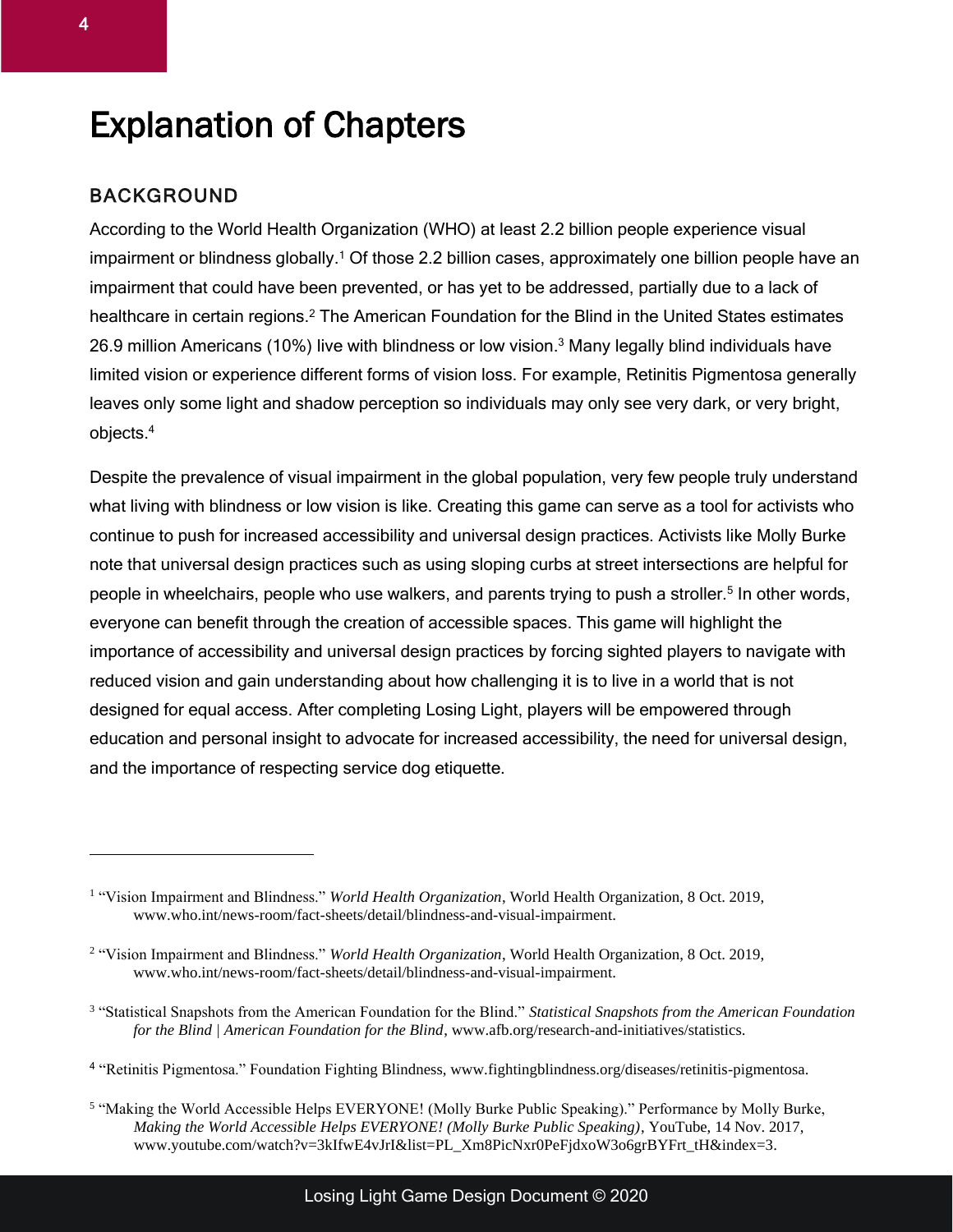#### LIST OF CHARACTERS

- "The Player", Visually Impaired Person (Player 1)
- "Casper", Yellow Labrador Retriever, Guide Dog (Optional Player 2)
- "Jenny", 25-year-old female, Guide Dog Trainer, Non-Player Character (NPC)
- "Greg", 33-year-old male, Senior Guide Dog Trainer, Non-Player Character (NPC)
- "Mother", off-screen voice that encourages the player to progress through the game (VO)
- Orientation/Mobility Voice Over, Part 2 Mini-Game (VO)

#### CHAPTER PROGRESSION SYSTEM

#### Part 1: Opening Cut Scene

The game begins with a black screen and the sound of soft breathing- the player is stirred from sleep by the sound of an alarm clock beeping. The field of view blinks open and shut like eyelids as the player wakes up and shifts from lying in bed to sitting up in bed. The player can view a modest bedroom environment for approximately 2 seconds before the vision decrease effect starts. The room will be immaculately organized, any items on top of tables should look

like they were placed with grid-like precision. After the 2 second period, the player's vision will gently deteriorate to emulate the experience of a visually impaired individual. To prevent simulation sickness, this effect will be honed to allow the player to perceive light and shapes, but not crisp outlines or text. The cut scene ends with the player swinging their legs out of bed and grabbing a tall white cane with a red tip.

#### Part 2: Learning to Use a Cane

Coming out of the cut scene, the player's character stands up and motion control is passed to the player. The player clearly hears the voice of their mother calling downstairs that breakfast will be ready soon which prompts the player to walk to their bedroom closet (highlighted to appear brighter than other objects in the environment to attract the player) and pick out an outfit. There will be several options for the player to choose from, but each choice will appear in the same blurred style of the environment. After selecting an outfit, the player will be asked to navigate around the room to locate additional items such as a cell phone, wallet, sunglasses, and backpack before heading downstairs. The necessity of using a cane to navigate will be enforced through movement mechanics, such as mirroring the movement of



Figure 1: Casper the Guide Dog in his Harness



Figure 2: Blind Person Using a Cane to Navigate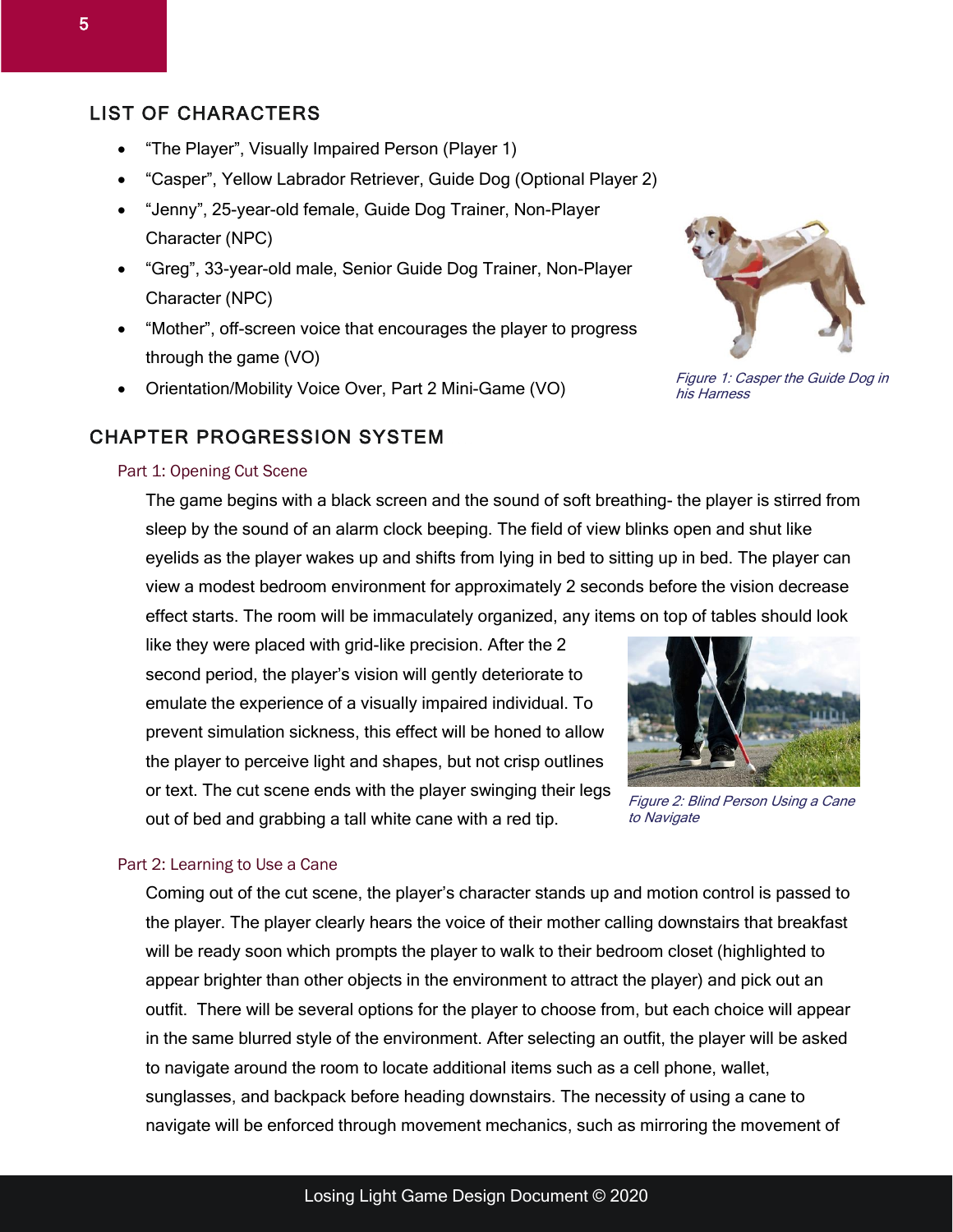the cane with their mouse, that will allow the player to walk faster when they choose to use the cane compared to not utilizing the cane.

#### Part 3: Orientation and Mobility

The player is transported to a living room adjacent to the kitchen where the mother's voice offscreen tells the player that food will need one more minute. The voice will then prompt the player to test their orientation and mobility skills in preparation for meeting their guide dog. The player will be instructed to pull out the cell phone, unlock it, and start an auditory mini game. The player will be seated on a sofa where they can pan across the entire environment. To progress the game the player will be asked to correctly identify a series of objects in the room. Once the player has identified each object, they will be asked to play a second round that requires players to remember which side of the screen items were on. This will represent the increased need for visually impaired people to rely on memory instead of sight to locate objects. After completing the game, the player will be alerted that breakfast is ready by the mother and will walk to the kitchen to progress the chapter.

#### Part 4: Guide Dog Team Cut Scene

The scene opens with the player riding in the backseat of a car, passenger side, with their cane seated in-between the player's legs. Eventually, the car pulls up to a curb at front of the guide dog training facility. The player will hear the car door on their right open followed by dialogue from Jenny, a guide dog trainer, who will notify the player of the location of the curb in proximity of the car and ask the player if they want any assistance navigating to the front door. The player will then walk with Jenny through the sliding front doors of the facility to a hallway that strongly resembles a wing of hotel rooms. Jenny instructs the player to enter one of the

rooms in the hallway telling the player that this room is where they will stay while they are working towards their guide dog certification. Jenny then describes how the room is arranged. Jenny assists the player into a chair that is angled slightly off center from the door so the player can see the room including the door. There is a knock and Jenny tells the player that she is going to answer the door because the player's guide dog has arrived. The scene fades to black as the sound of a door opening is heard.



Figure 3: Dorm Room at the Guide Dog Training Facility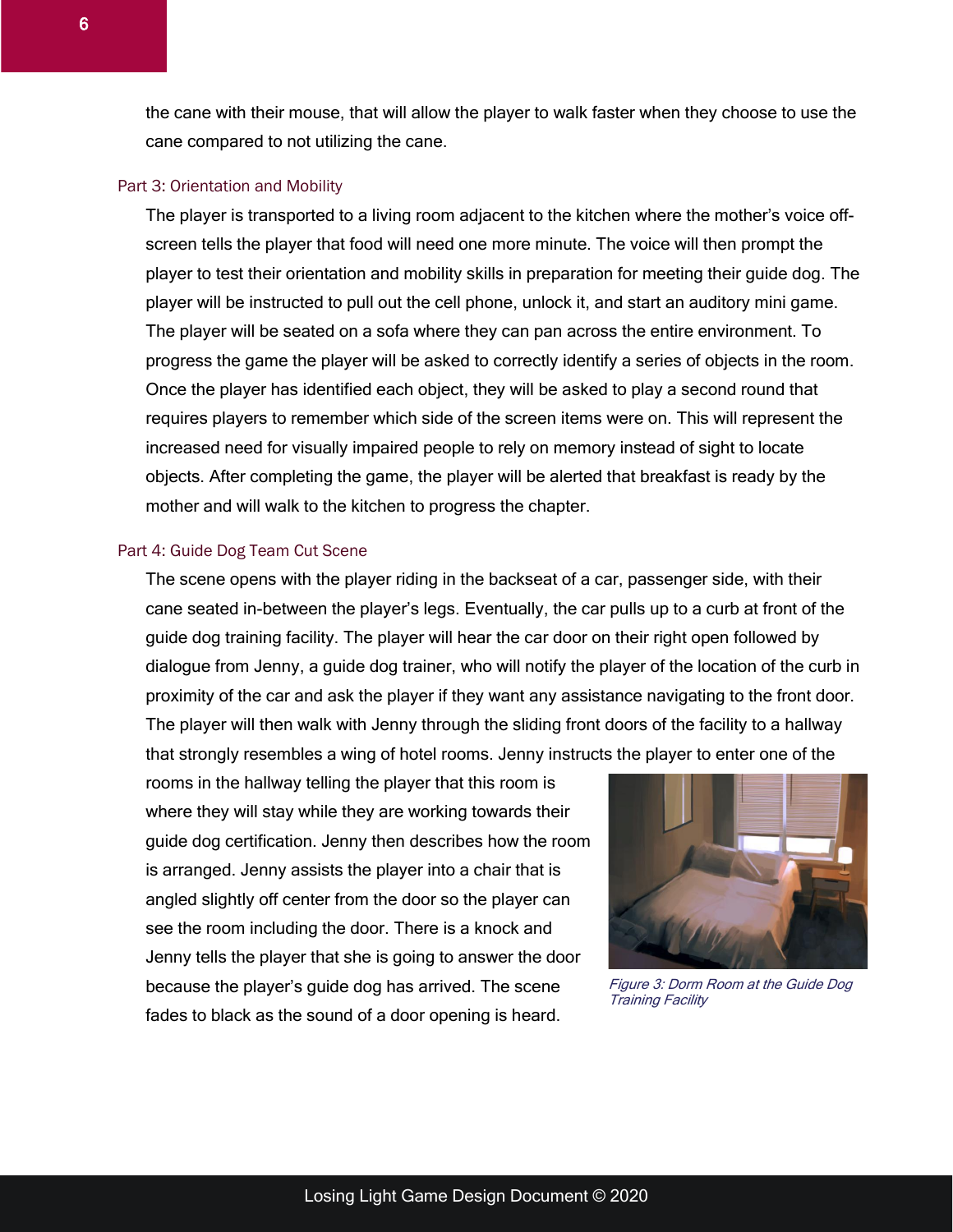#### Part 5: Guide Dog Training

Figure 4: Casper Sitting

The scene fades up revealing Jenny walking a yellow lab, Casper, into the room. Jenny introduces Casper to the player, hands the player his leash, describes what Casper looks like, and shares a few character anecdotes about him. Casper sits in front of the player and they can move the mouse to pet him. The player will be guided through an interactive tutorial by Jenny that teaches the player to successfully put on Casper's guide harness. The player will be guided out of the room and down a hallway to a conference room with ethereal qualities.

Inside this area will be an obstacle course containing simple rectangular barricades that will teach the player to walk with Casper. Once the player can navigate a slalom-style obstacle confidently, the course will update to freestanding doorways that the player will direct Casper to find. The third mini game will instruct players to listen for traffic sound cues to determine if it is same to cross the street or not. The environment will contain traffic cones for Casper to target in place of street poles. If the player attempts to cross before it is safe, the game will alternate between Jenny gently reminding the player not to endanger themselves and "obedient disobedience" from Casper who will not obey the command to walk forward. The final part of the tutorial will teach the player how to navigate stairs with Casper before declaring the player has passed guide dog orientation and is ready to work through situations outside the training facility.

#### Part 6: Crossing the Street

The player and Casper are transported to a downtown area where moderate traffic passes by. Players should feel like they are placed in a slightly nostalgic version of a shopping district that is lined with locally owned storefronts, trees, parking meters, and small planters. There is a universal quality to the street setting that will allow the player to feel confident navigating the space despite visual impairment. The player will be asked to cross through different intersections with varying levels of traffic. For each intersection, the player will tell Casper to

find the intersection's curb and crosswalk pushbutton. After pressing the walk button, the player will primarily rely on traffic sound cues, like the tutorial level, to indicate it is safe to cross. Some intersections will feature a talking cross walk that will repeat "Walk", a countdown sequence, or "Wait" to assist player decisions. To create a variety of challenges one intersection with this feature traffic sounds will



Figure 5: A Street Intersection with a Wide **Crosswalk**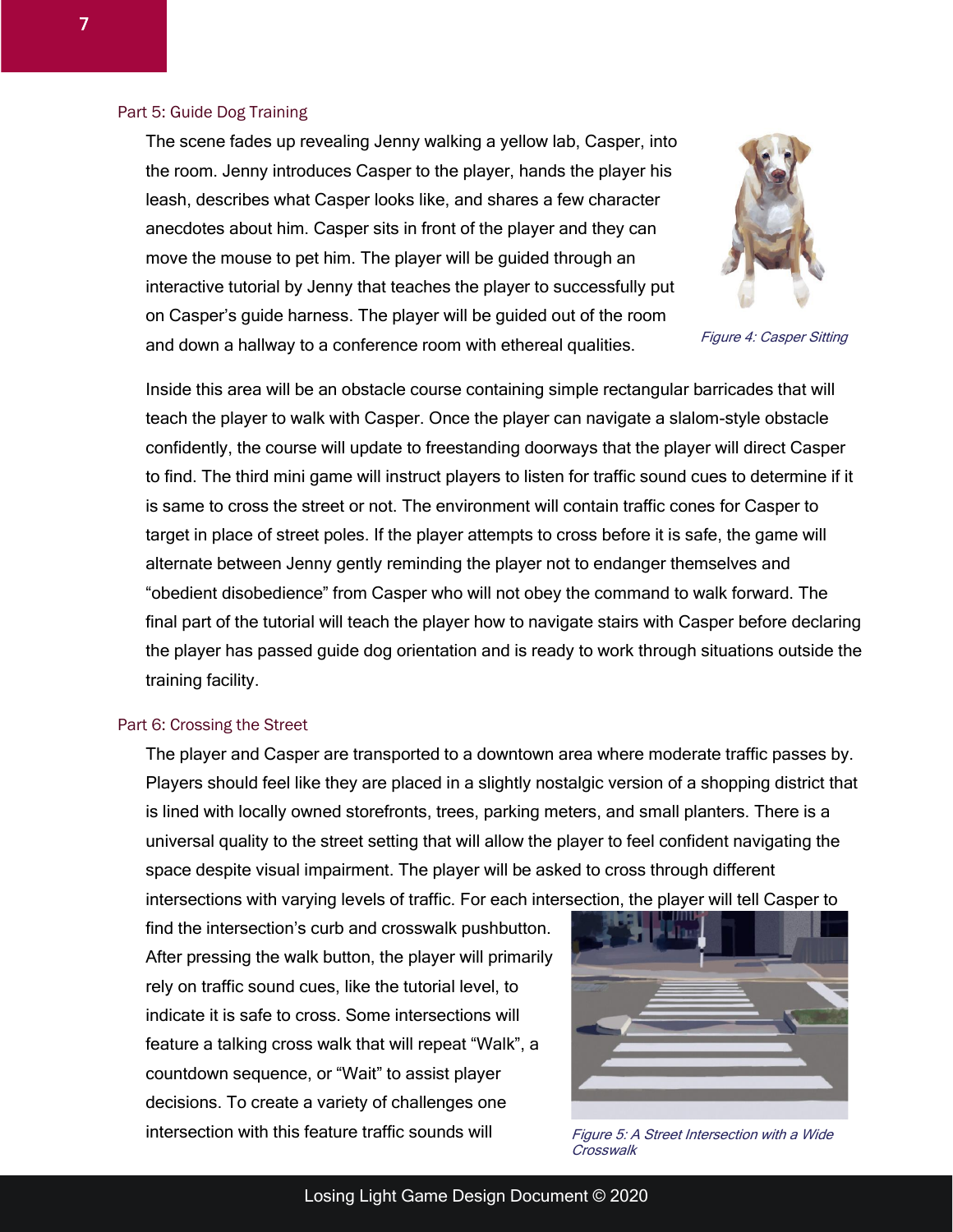continue for a short period after "Walk" and another will include other people talking over the "Walk" command which will reward close listening.

#### Part 7: Navigating the Mall

Jenny begins the level by praising the player for working well with Casper and stating that the player is ready to take on a more complex environment. She describes a local indoor mall that the trio currently stand inside. Jenny challenges the player to locate a pet store that is located

on the second floor. The player is given the option for Jenny to repeat instructions for climbing stairs before setting off to buy a bandana for Casper. In addition to the increased environmental complexity inherent with a two-story building, there will be additional obstacles like benches and groups of people. To prevent the player from becoming lost in the mall, Jenny will offer instructions and gentle redirection.



Up to this point the player and Casper have been

sheltered from distractions and interruptions from members of the public who wish to pet service animals despite common knowledge that working animals should not be pet or distracted in any way. In this chapter, that reality will change. The player will have to stop and address people who want to pet Casper or offer him food. Interruptions will be tuned so they are frequent, but not so frequent that the player quits, and are counteracted by dialogue from Jenny that explains the frustration service dog handlers experience when people distract service dogs. Jenny will also encourage the player to continue progressing forward. Eventually the player will reach the pet store and receive a bandana that Casper can immediately equip.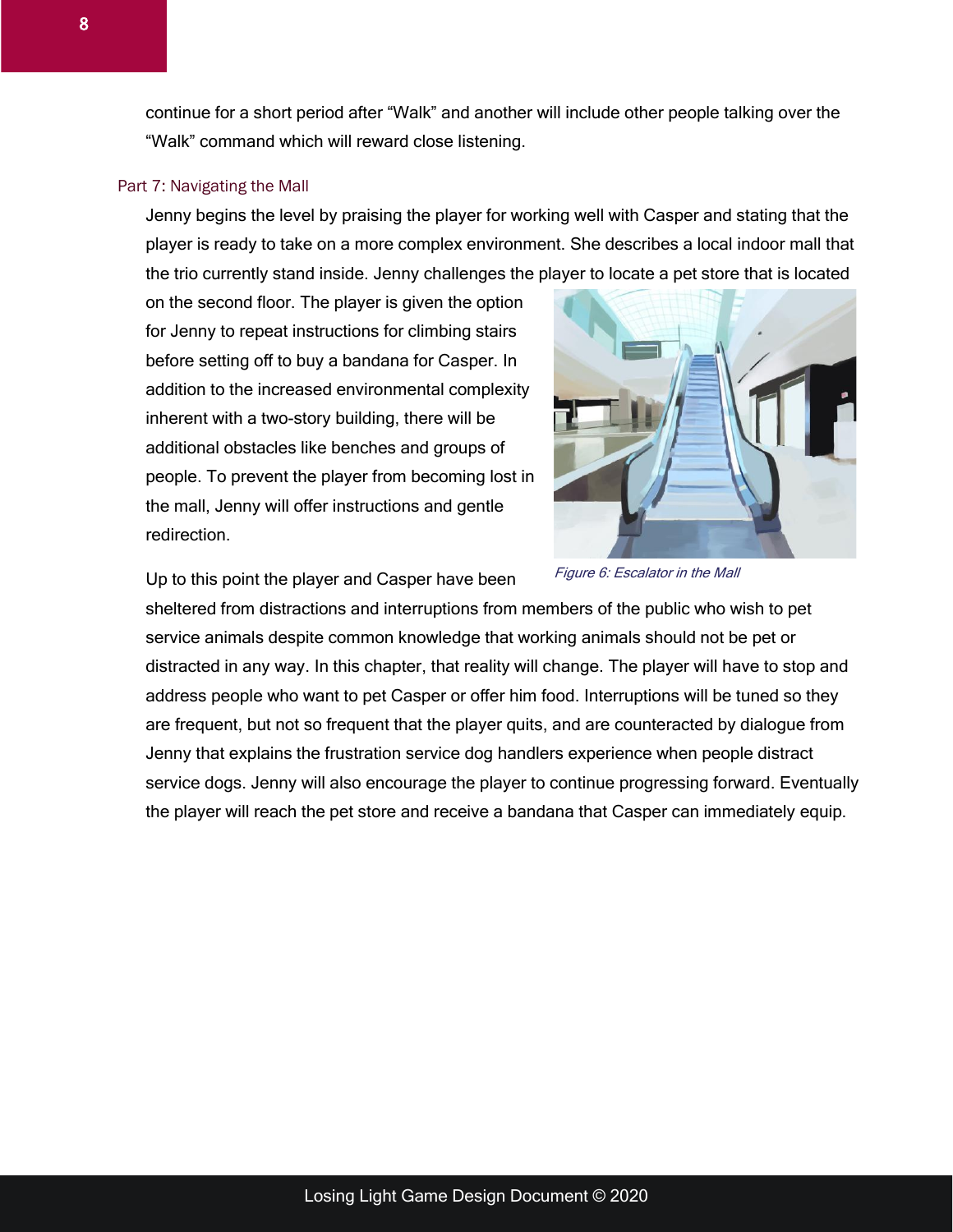#### Part 8 Interactive Epilogue: Certification Celebration

The final part of the game will open with a voicemail from Jenny congratulating the player and Casper for passing the Guide Dog Certification. Players are invited to a party to celebrate the hard work of puppy raisers, trainers, family, and the newly certified teams. The player and Casper arrive at the party but realize that the venue is very crowded. Casper will struggle to find a path between groups of people who are focused on their conversations and people who accidentally bump into Casper. Just when things seem futile, a gentle voice offers to take the player's arm and lead them to a quieter area where the player and Casper can sit without worrying about being bumped into. Greg guides the player to a quieter spot and brings the player refreshments. He strikes up a conversation with the player praising them for progressing through each chapter of the game. Greg asks the player to think about their experience by providing insight from the Blind community about working with a guide dog long term and the importance respecting service dog etiquette.

The conversation will encourage players to think about teaching others about what they have learned before someone announces that a group photo is about to happen. Greg guides the player to the backdrop and helps the player sit on a bench with Casper sitting directly in front of the player. An exaggerated camera flash is heard and the screen pops to a framed 4x6 photo of guide dogs, handlers, and other party goers. The player character is seated in the middle of the picture which slowly comes into focus as the hero shot is revealed, vision is restored, and the game ends.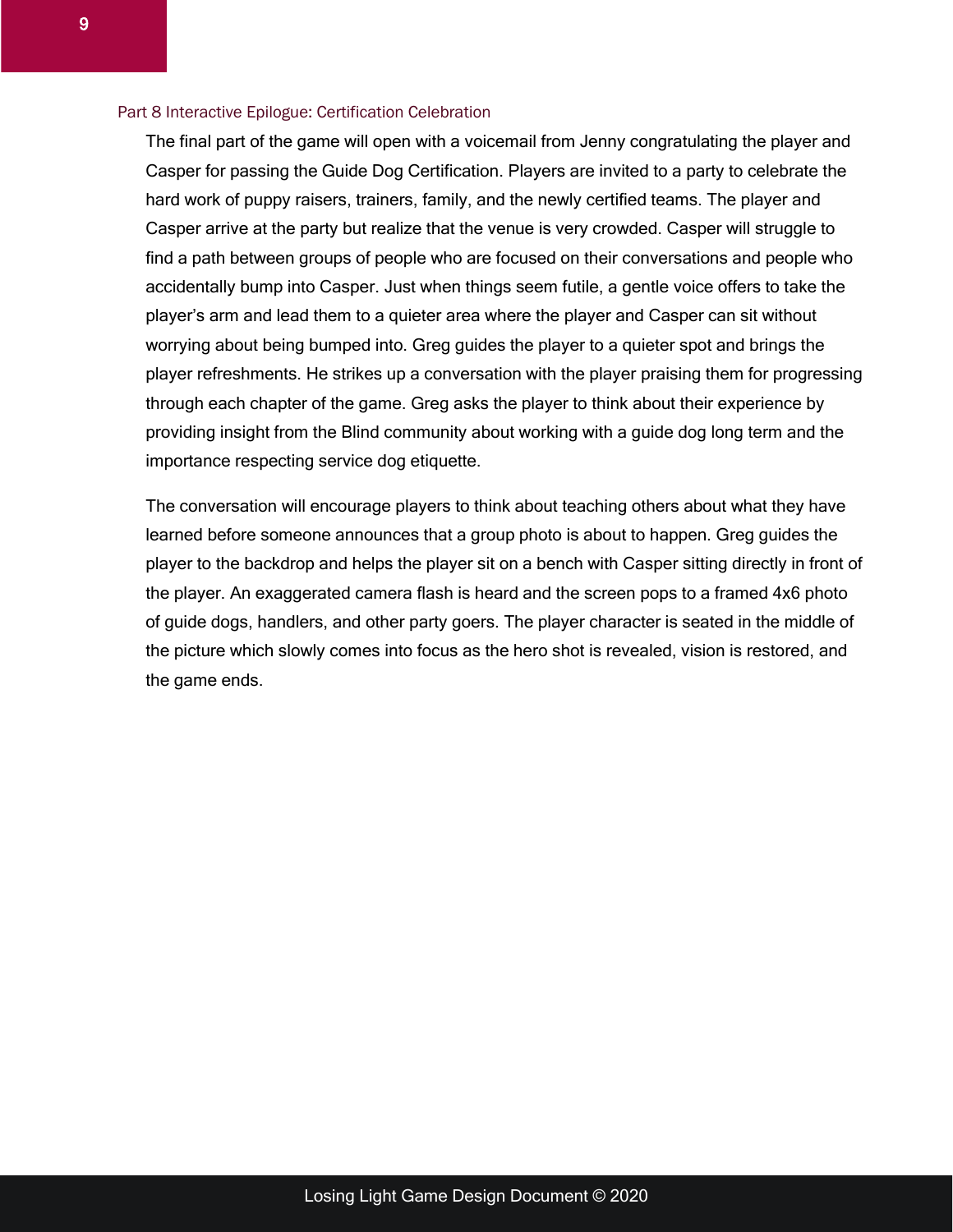## Core Gameplay Experience

#### USER INTERFACE

#### Audio

For the visually impaired player's user interface there will be few visual elements. Because of their limited vision players will need to heavily rely on audio ques, dialogue, and the ambient soundscape. The game objectives and instructions will be given to the player through audio clips that can be repeated from a bound key. This is meant to further the experience of not being able to use vision to understand the world around you. While the soundscape will be slightly different for the guide dog character, the second player will also rely on verbal instructions from NPC's and the visually impaired player to successfully guide their handler through each level.

#### Visuals

The visuals for the visually impaired player would experience visuals similar to individuals with Retinitis Pigmentosa (RP). As in the case of a person with RP tends to only have the remaining vision

of light and shadow. This means that they can see outlines if there is a lot of contrast. People with RP can also see things that reflect light like sequins.

The visuals for the guide dog would be done in a way that it helps compensate for the fact that there is a human playing that of a dog. The dog player will experience the color range that a dog would, and they would also have blurred vision around things that can be read like signs. To show that the guide dog is not focusing there will be more blurred.



Figure 7: Example of Limited Vision Because of Retinitis **Pigmentosa** 

#### GENERAL MECHANICS

One of the things that makes Losing light special is the usage of both the oculus rift headset and a keyboard for movement. In Losing Light the controls to walk are WASD or the arrow keys. Usually in PC games the player would use a mouse to help control the camera rotation. However, in Losing Light the player will be equipped with a virtual reality headset so movement will be controlled by the player physically turning their head in the direction that they want to look at. To prevent the player from losing touch with their keyboard, the game will be designed for the player to remain seated at their computer with important visuals limited to a field of view that is conducive to player's limited range of motion. The development team proposes using Unity VR or an equivalent engine to build this experience.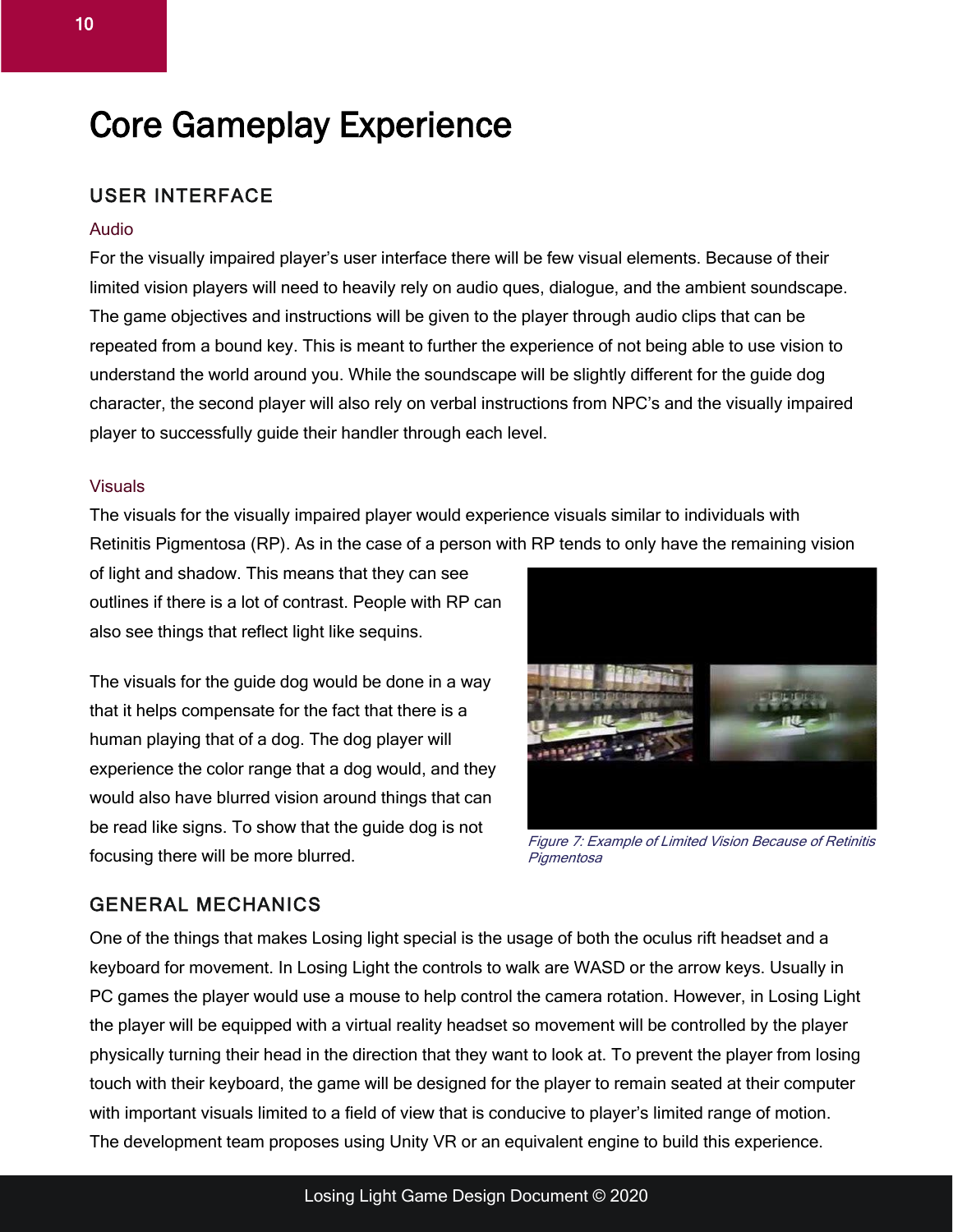#### GAME CONTROLS

Losing light is a PC game that utilizes an oculus rift headset to immerse players into the game environment in addition to a keyboard and mouse for movement. To navigate through a level, players would use the keyboard to walk forward or execute commands while using the oculus rift to look around the environment. Each playable character will have unique heads up display that ties into their character specific abilities. For example, the guide dog will obtain special power-ups that make a target object glow a bright yellow color while the rest of the world darkens which will help the player understand what the visually impaired player is asking the guide dog player to find. The purpose of the power up is to assist players and give them the option to decrease the difficulty of a task or receive a hint if they become stuck. This power-up will be available to use three times in each level to help the guide dog player through situations like finding a doorway, identifying a crosswalk button, or locating a seating area.

#### Universal Player Controls

Mouse/Cursor Movement Headset Tracked Camera Rotation.

| $W/\uparrow$    | <b>Walk Forward</b>        |
|-----------------|----------------------------|
| $A/\leftarrow$  | <b>Walk Left</b>           |
| $S/\downarrow$  | <b>Walk Backwards</b>      |
| $D/\rightarrow$ | <b>Walk Right</b>          |
| E/Enter         | Interaction with an object |
| $\Omega$        | Quest Key (Replay Audio)   |

#### Player One Specific Controls (Visually Impaired Player)

Sweep Mouse to Walk with Cane

| 1/             | Guide Dog Command- Forward      |
|----------------|---------------------------------|
| 2 <sup>1</sup> | <b>Guide Dog Command- Stop</b>  |
| 3/             | Guide Dog Command- Sit          |
| 4/             | Guide Dog Command- Stay on Task |
| Shift $/ + 1/$ | <b>Find Door</b>                |
| Shift $/ + 2/$ | <b>Find Stairs/Escalator</b>    |
| Shift $/ + 3/$ | <b>Find Seat</b>                |
| Shift $/ + 4/$ | <b>Find Crosswalk Light</b>     |

#### Player Two Specific Controls (Guide Dog)

Right Mouse Click to activate Hint

- 2/ Decrease Speed to Match Player
- 3/ Focus Sight (10 second duration)
- 4/ Focus Hearing (10 second duration)





Figure 8: Two Versions of a Crosswalk Button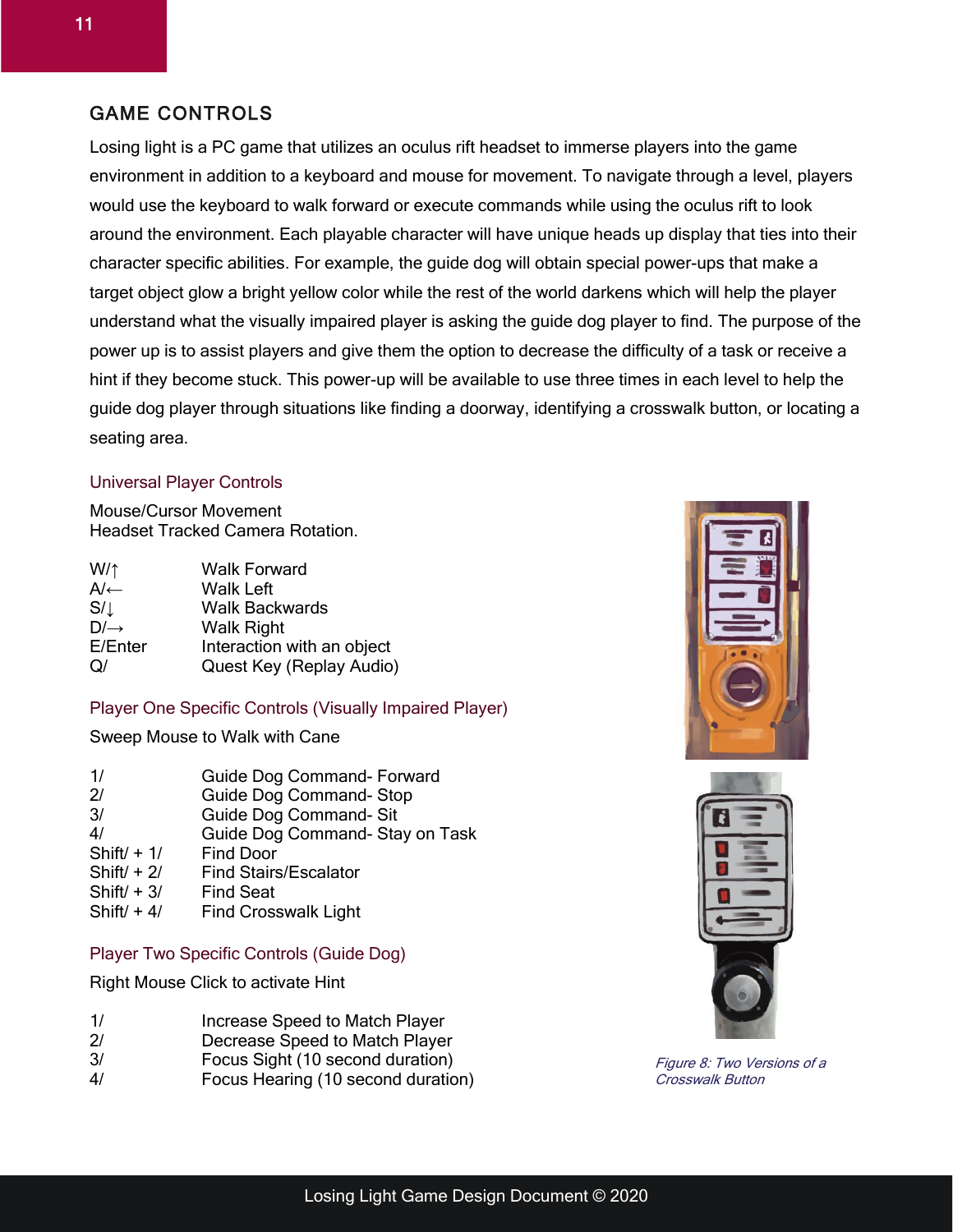#### PLAYER ACTIONS

For each action below the visually impaired player would press shift/ and a number key in order to give the guide dog instructions. The instructions will be given as a short audible command and a one-word command on screen. For example, if the visually impaired player wanted their guide dog to find the nearest door both players would hear "find nearest door" and see the word "Door" onscreen. This recreates the dynamic between the guide dog handler and the guide dog by demonstrating how the guide dog relies on commands from their handler for both to move forward together. Additionally, this mechanic will enforce the importance of good communication and the trust that is necessary to complete tasks.

#### Find Door:

This command is used when the visually impaired player gives the command to find any door. The guide dog will hear the auditory command and become tasked with leading their handler to the nearest doorway. In some cases, guide dogs can learn to guide to specific places, but this command will generally function like the guide dog is trying to identify objects in a new environment. The visually impaired player will then have to reach out with their hand using their computer mouse to find and open the door. To simulate moving through the door the visually impaired player will need to click and drag their mouse forward or backwards to emulate pushing or pulling a door open. As in real life the player will have to guess which direction the door opens which could lead to potential embarrassment if the player guesses wrong.

#### Find Stairs/Escalator:

When the visually impaired player gives the stairs command, the guide dog will receive the instructions to find a set of stairs, an escalator, or an elevator. To find stairs the guide dog will lead their handler to one side of the staircase where the handler can use their right hand to hold on to the railing. The guide dog will also step onto the first stair to indicate they have found a staircase. For escalators, the dog will lead the user to the handrail again, but the user must figure out which direction the escalator is going and then decide whether to take that escalator or to find a different escalator. In the case of an elevator, the guide dog will lead the user to the up and down buttons where the handler will need to press the appropriate button.